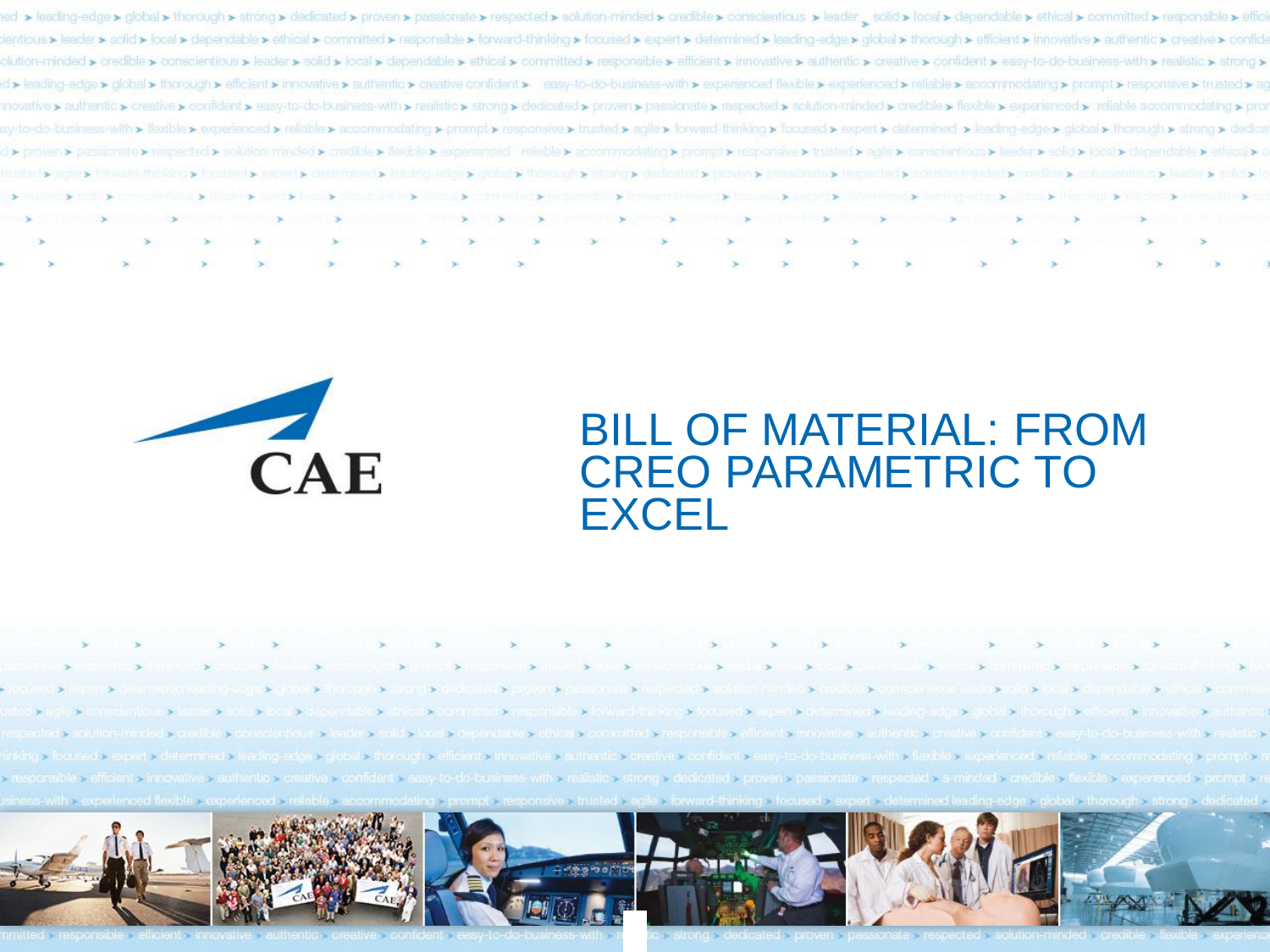



▶ Method 1: Using "Bill of Material" function

- In Creo: Tools -> Bill of Materials
	- Setup the information shown in BOM using the *bom\_format* configuration option
- Open Excel
- ◆ File -> Open
- Browse to the working directory (ex: c:\PTC\temp for CAE) and change file type to All Files (\*.\*)
- Open "YourCADFileName.bom.#" where # is the highest number in the folder.
- Follow the on-screen instructions of the Text Import wizard.



ve > authentic > creative > confident > easy-to-do-business-with > realistic > str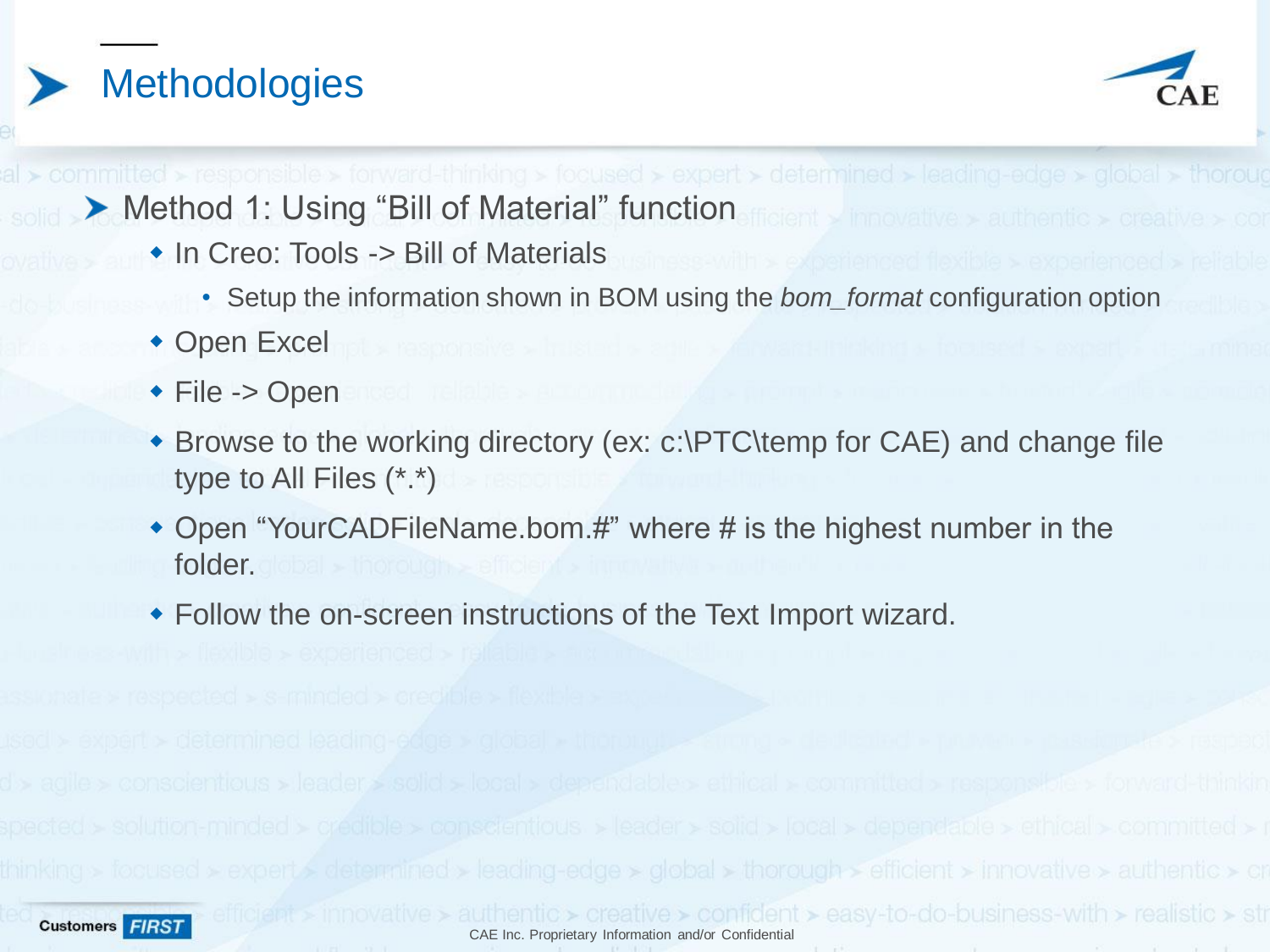



- ▶ Method 2: Export a drawing table
	- In Creo, open or create a new drawing and add the assembly model to in the proper simplified representation (usually it's the master rep)
	- Create a table with a repeat region to show all the components of the BOM.

CAE Inc. Proprietary Information and/or Confidential

ative > authentic > creative > confident > easy-to-do-business-with > realistic > str

- Select the table
- In the Table, click on the Save as CSV
- Enter location and name of file
- Open CSV file into Excel

| Table           |               | Annotate                | <b>Sketc</b> |  |  |  |  |
|-----------------|---------------|-------------------------|--------------|--|--|--|--|
|                 |               | om File File Save Table | キノ           |  |  |  |  |
| <b>ble</b>      |               | 插 Save as Table         |              |  |  |  |  |
| able $\sqrt{ }$ | 图 Save as CSV |                         |              |  |  |  |  |
| able ▼          |               | 鬥 Save as Text          |              |  |  |  |  |

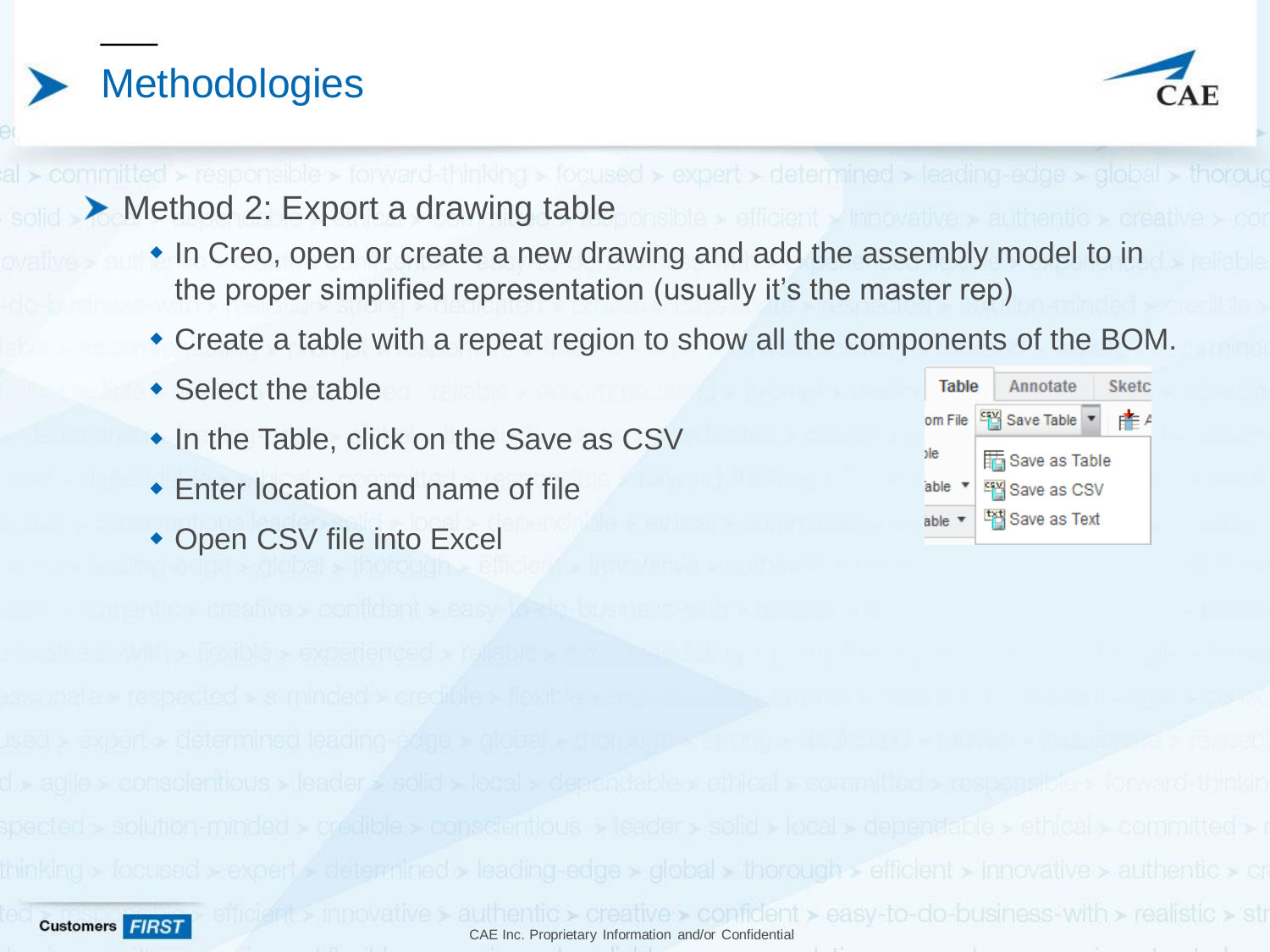## Automating the creation of the Excel file



Step 1: Define the desired table format and save the table to disk

**Remarks** 

authentic > creative > confident > easy-to-do-business-with > realistic > str

- ▶ Step 2: Create a new Format with the Empty template
	- Size as no importance

PartNumber

rpt.index <mark>\$asm.mbr.param;</mark>

Step 3: Add the table created in step 1

**Kasm mbc param val** 

- ▶ Step 4: Save the format to disk (bom.frm)
- ▶ Step 5: test the new format and tweak as required
- Step 6: Record a mapkey
	- Open a test assembly
	- Start the recording of the mapkey
		- Create new drawing using default name
		- Default model should be the active model, so no action required there

CAE Inc. Proprietary Information and/or Confidential

- Select Empty with format and browse to bom.frm
- If required select the appropriate simplified rep
- Open search tool



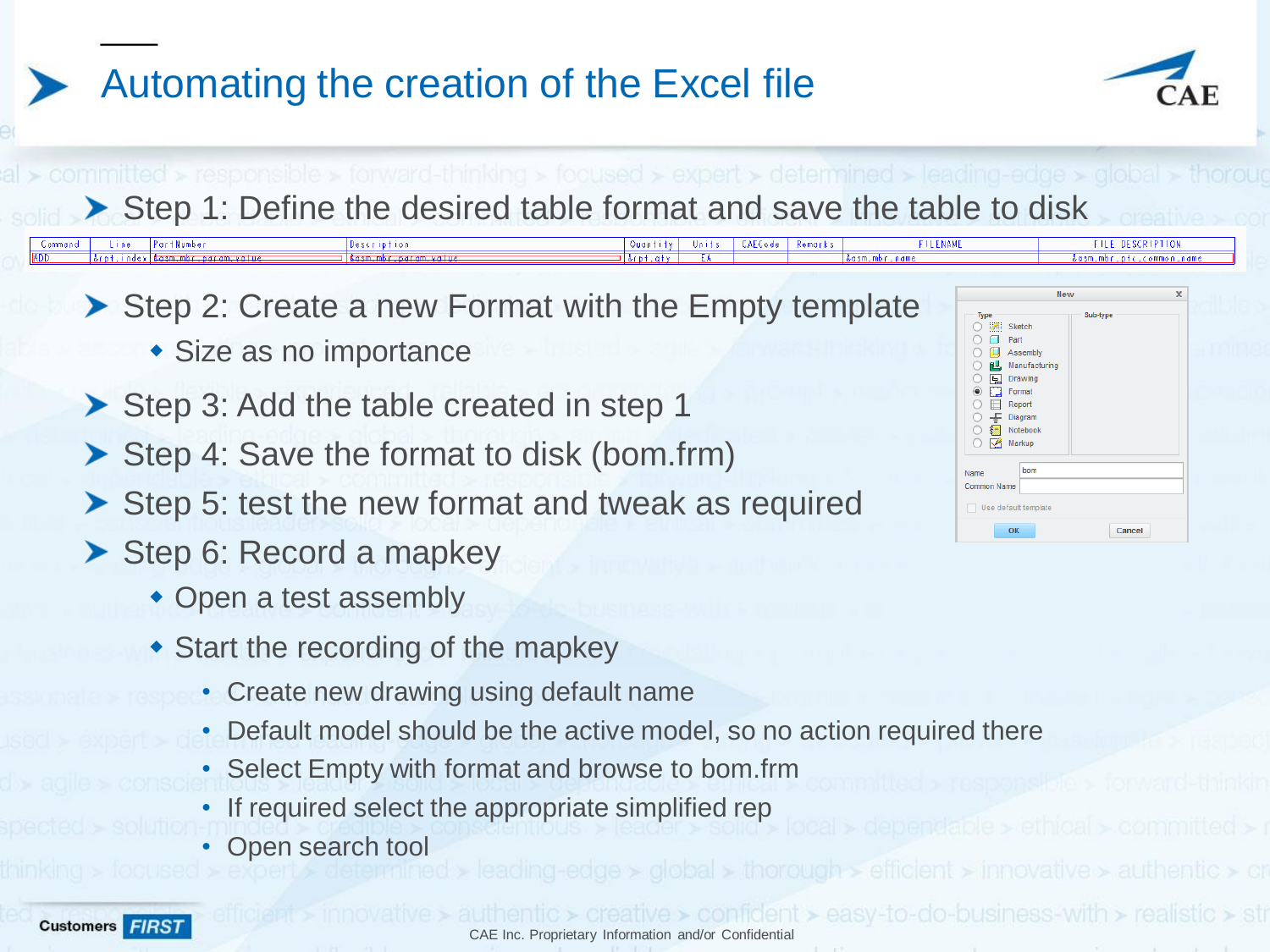## Automating the creation of the Excel file



▶ Step 6: Record a mapkey (cont'd)

- Select "Drawing Table" as the Look for
- $\triangleleft$  Use the History ID = 0 search parameter
- Click Find Now
- Click on the  $\gg$  button and close the dialog box
- Go to the table tab and click on Save as CSV
- Browse to a common temporary Folder (C:\PTC\temp)
- Name the file: BOM
- Stop the recording and save the mapkey to the config.pro file
- Step 7: Tweak the mapkey with DOS commands
	- Open the config.pro in an editor and add the following lines to the mapkey: *mapkey(continued) @SYSTEMdel c:\\ptc\\temp\\bom.csv;\*

CAE Inc. Proprietary Information and/or Confidential

re > authentic > creative > confident > easy-to-do-business-with > realistic > str

*mapkey(continued) @SYSTEMren c:\\ptc\\temp\\bom.csv.\* bom.csv;\*

*mapkey(continued) @SYSTEMstart excel.exe c:\\ptc\\temp\\bom.csv;*